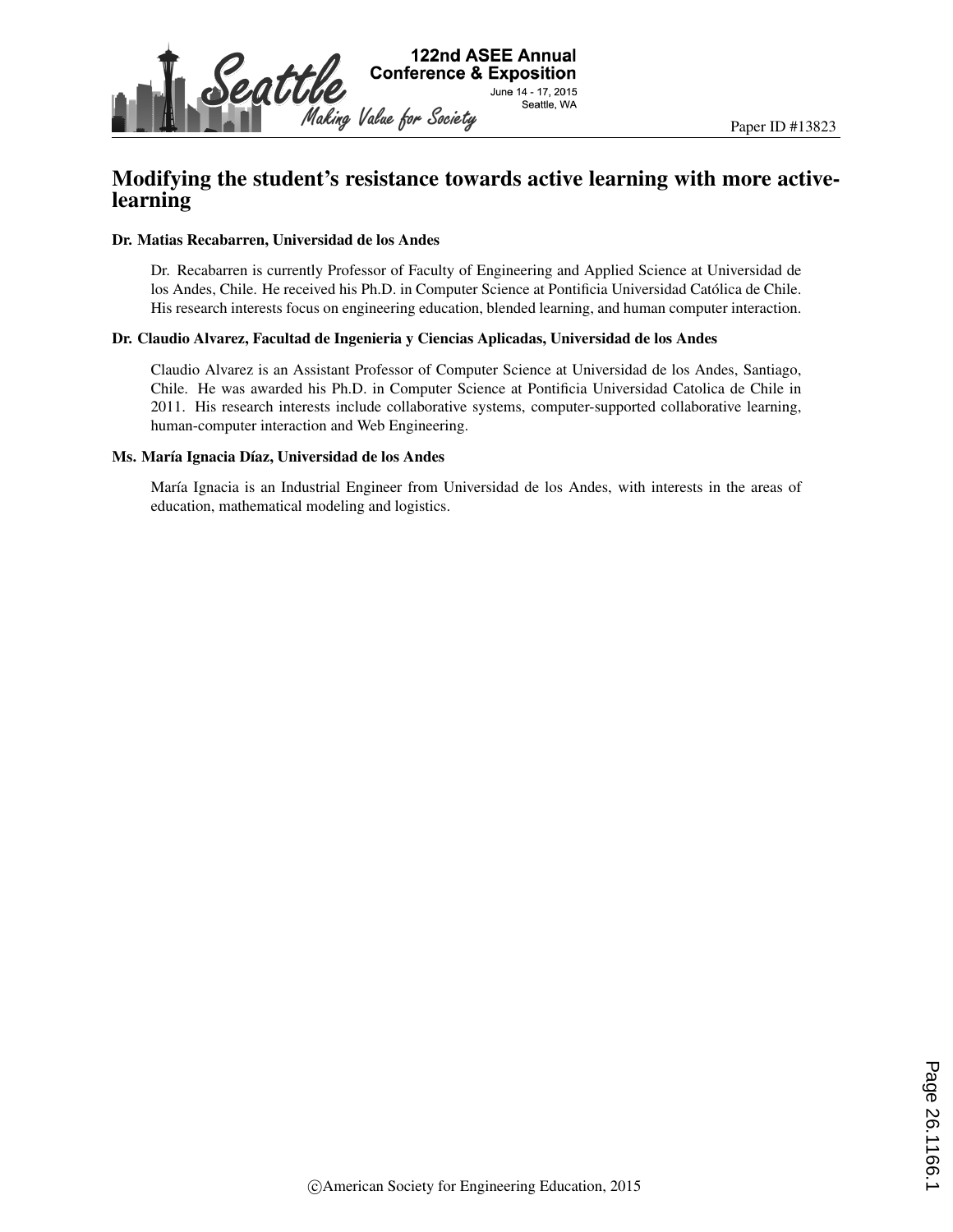# **Modifying the student's resistance towards active learning with more active learning**

# **Abstract**

The application of methodological innovations in the teaching of engineering has been promoted and justified for several years now, especially those based on active learning and problem-based learning. However, the adoption of these new methodologies by universities has been slower than expected. Although many of the indicated causes refer to resistance by professors (e.g. a lack of time for implementation), there are also those that are based on resistance by students. In particular, an attitude of distrust is mentioned with regard to these innovations, which normally require greater student participation. However, if the student has been part of passive learning during the majority of his life, how valid is his opinion about a methodology that he does not know?

In order to analyze this, we performed a two-stage study on the perception about learning methodologies on university students in Universidad de los Andes, Chile. The first stage consisted in changing a course to the active learning methodology and surveying the course's students (N=56) at the beginning as well as the end of the course, asking them to describe their ideal class. The results showed that the attribute "participative", which is key in an active learning methodology, went from a selection of 41% before the course to 68% after the course was finished. The second stage corresponded to a general perception study of the engineering students at the same university, which was performed two years after starting to take 3 of the major's courses with methodological innovations based on active learning. The study included 581 students (62% of the total students at the School), who were asked to describe their ideal class. We compared the results of the opinions of freshmen (N=198) with upperclassmen that had taken courses with active learning  $(N=210)$  and those who had not  $(N=173)$ . This study showed different cases where the description of the ideal class was the consequence of the previous courses that the student had taken, such as the example previously shown about how the attribute "participative" was chosen significantly more by upperclassmen than by freshmen, which coincides with the passive methodologies proper to the country's schools where they had studied. In this way, in this paper we show through diverse situations the influence that experienced methodologies can have on a student, and how through these same methodologies we can change these opinions and make them favorable towards methodologies based on active learning.

### **Introduction**

In recent years there has been a growing interest for changing pedagogical practices in the teaching of engineering<sup>12</sup>. This tendency responds to the necessities of economic globalization, rapid advances in technology and cognitive science<sup>34</sup>. In addition, in many of the world's countries it has been observed that the graduation rate of engineers has fallen in relation to the projected demand for these professionals<sup>5</sup>. This fact poses engineering schools a clear necessity to offer a better quality education in order to retain qualified engineering students in the numbers required to meet current and future needs for engineers<sup>4</sup>. In line with improving the quality of engineering teaching, there is a worldwide tendency towards accreditation of engineering programs, which requires that engineering schools be successful in developing and clearly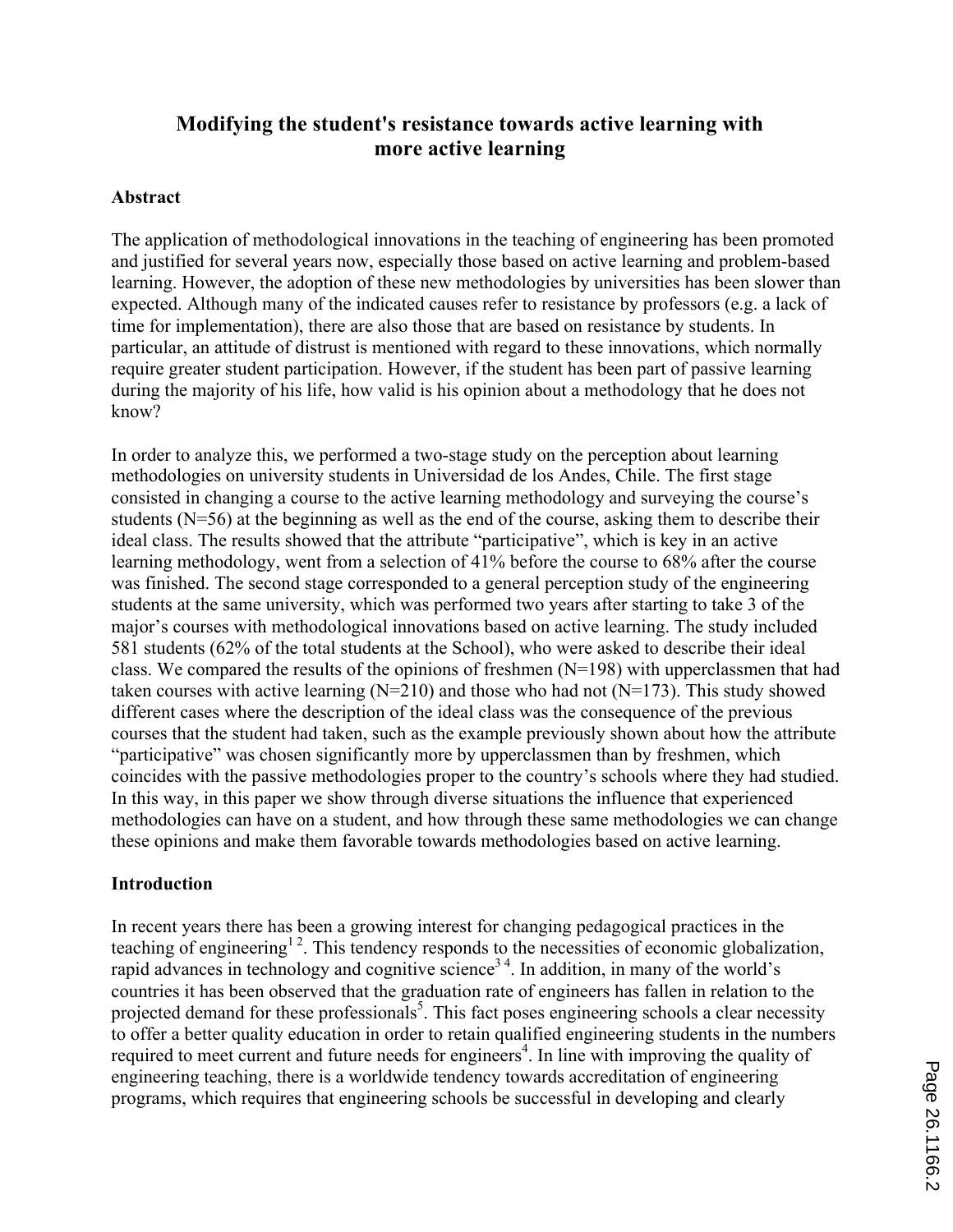articulating learning outcomes<sup>67</sup>. Regarding accreditation, it is of special importance to equip students with so-called soft-skills such as effective communication and teamwork<sup>8</sup>, as well as to assess students' learning, both during and after the process. For the development of these skills, teaching and assessment methods are required that are not traditionally found in engineering education, and are unfamiliar to most engineering educators  $9410$ .

Faced with the necessity of changing the pedagogical practices in the teaching of engineering curricula, faculty members cannot simply assume that the instructional methods that worked for them should work just as well for their students<sup>4</sup>. Professors must consider the characteristics of the actual generation of students; they are used to getting information in short visual bursts, they are getting more and more used to being involved in participatory cultures<sup>11</sup>, and so they have less patience for lectures and textbooks than their counterparts in previous generations<sup>12</sup>. Improved learning may occur when teaching styles match learning styles than when they are mismatched, thus it is important that engineering education respond to the learning styles dominant among the population of students.

Evidence strongly suggests that one of the crucial factors in the educational development of undergraduate students is the degree to which the student is actively engaged or involved in the learning experience. Studies in Science, Technology, Engineering and Mathematics (STEM) education<sup>13</sup><sup>14 15 16</sup> have informed on teaching methods centered on the student, such as inquiry learning<sup>17</sup>, problem-based learning<sup>18 19</sup>, project-based learning<sup>20</sup>, and just-in-time teaching<sup>21</sup>. These methodologies almost always involve students discussing questions and solving problems in class, with much of the work in and out of class being done by students working in small groups<sup>22</sup>. Experimentation with some of these methods has demonstrated that students achieve better conceptual comprehension and problem-solving capacity learning with them<sup>23 13</sup>.

Although pedagogical innovation in STEM education can lead to improved teaching and learning, the adoption of innovations is a potentially long-lasting process, posing challenges to institutions regarding curriculum development, technology adoption and cultural change<sup>24 1 25</sup> 26 Several barriers exist to the use and adoption of novel teaching methodologies based on  $RBIS^{27}$ <sup>1</sup> <sup>28</sup>. These include student resistance, negative expectations of content coverage, faculty time, departmental norms discouraging innovation, inadequate class size and room layout, rigid time structures and financial resources.

As mentioned previously, resistance by students is one of the barriers considered by professors to not include learner-centered teaching methods. The influence of this barrier is due to the fear that professors have of lowering their course evaluations, which are done by the students<sup>29</sup>. Although there are no detailed studies on the causes of this resistance, there are explanations that relate it to the extensive previous experience students have with traditional methodologies, with a perception of an increase in the time required by the student and with errors by professors at the moment of implementation $30$ . Thus, how trustworthy is the prior perception of students faced with these methodologies? Moreover, is it possible to change this perception considering the lessening of the causes previously mentioned?

In this paper we present two studies that seek to answer the questions recently asked. In the following, the first study is presented, which consists in measuring the changes in the students' description of the ideal class both before and after taking a course with active learning (i.e. JiTT),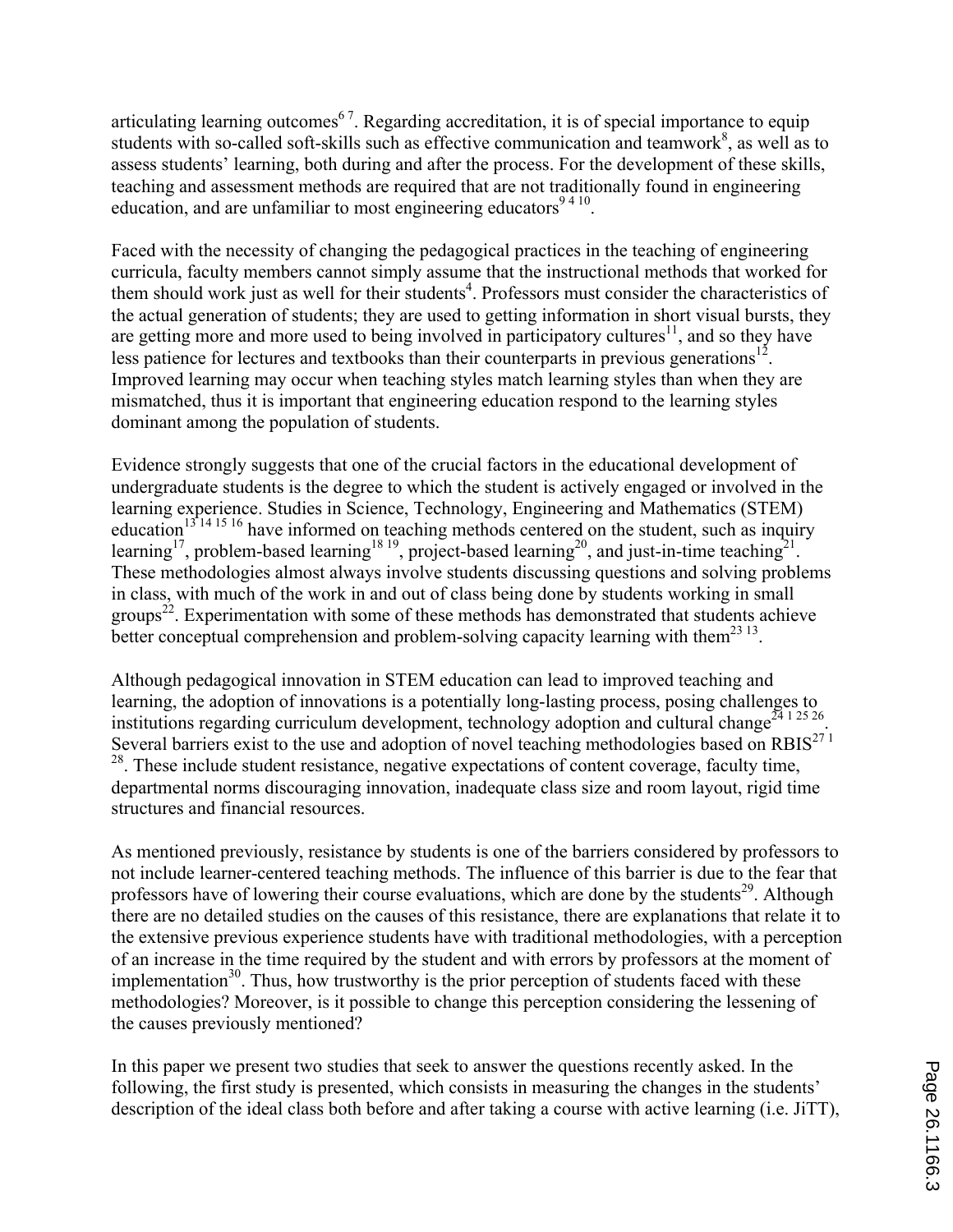in order to see whether the new methodology generated changes in their perceptions. Then, the results of the second study are shown, which measure and compare the perception of the ideal class among freshmen, upperclassmen who had taken courses with active learning and upperclassmen who had not, seeking to analyze if there were differences in perception among these groups. Finally, the results are discussed and conclusions are presented.

# **Study 1**

This first study was performed at the School of Engineering of Universidad de los Andes, Chile. The pedagogical model that is practiced by most of the academic staff in the Faculty is based on traditional lecturing supported by PowerPoint slides, whiteboard notes, or a combination of both. Class lectures are scheduled on a twice-per-week basis, with each class lasting 100 minutes. Generally, course evaluation is based on two tests, 5-6 written quizzes or a course project, assignments or lab sessions and a final exam. Courses are planned according to a semester schedule, comprising 16 weeks of instruction and 2 weeks of exams. On average, each course is assigned 6 ECTS credits, which are equivalent to 180-hours student dedication.

The study consisted in changing the methodology of the Relational Databases course (henceforth "DB course") to an active learning one during second semester 2012. This course is mandatory for students of Industrial Engineering and Computer Engineering. Additionally, this course is programmed to be taken in the third year of the major, with the duration of the entire curriculum being six years. Up until the semester preceding the study, the DB course had been taught in the traditional fashion.



Figure 1. The pedagogical model used in the present study.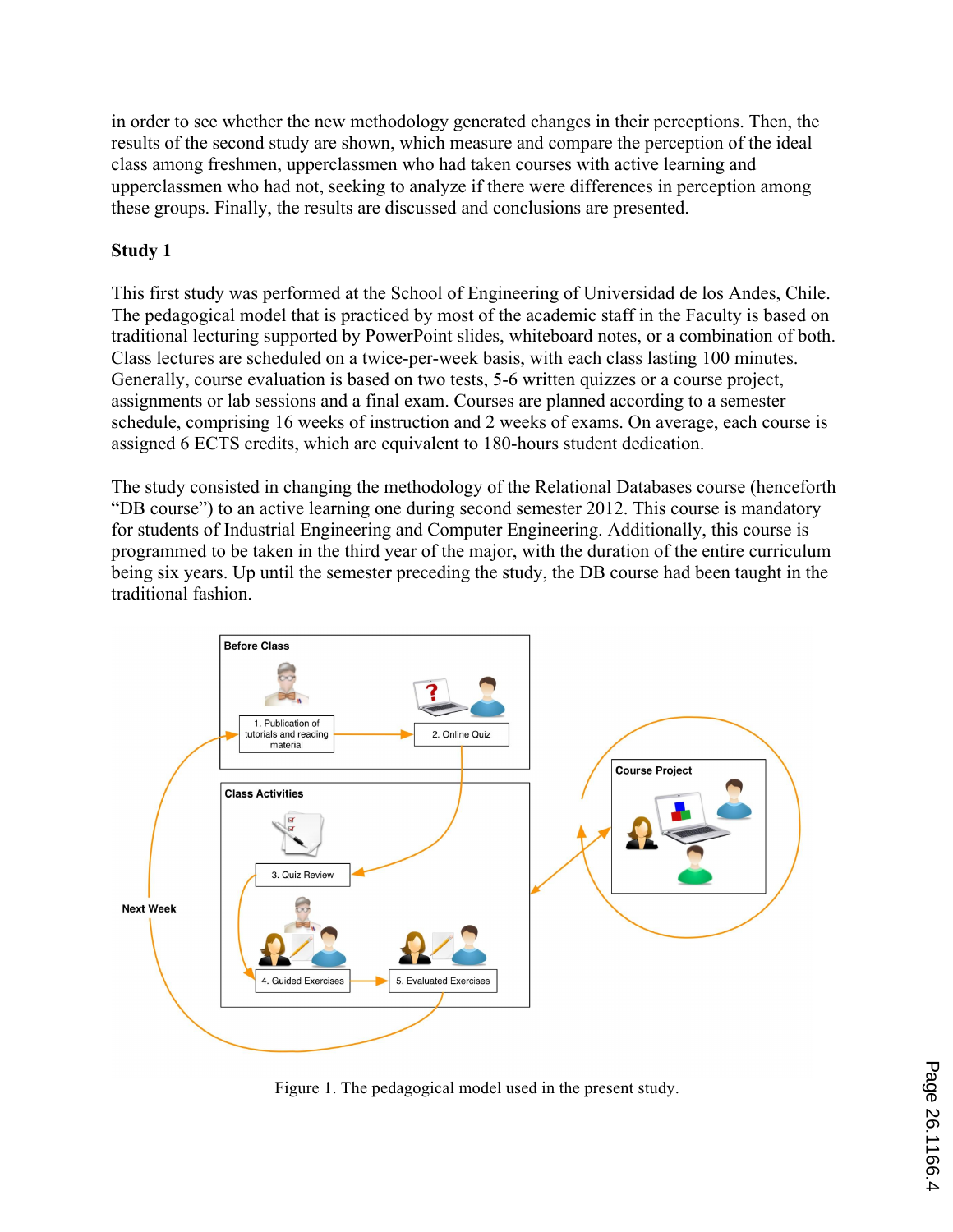In this version of the course, 56 students participated, with 25% being women. Additionally, 93% of the students were pursuing the major of Industrial Engineering and only 7% were majoring in Computer Engineering. Given that the DB course is not a prerequisite for other courses in Industrial Engineering, many students decide to postpone this course and take it in a semester later than planned in the curriculum. Consequently, the course had a mixed cohort of students, ranging from the third year students (25%) to sixth and later (27%) years.

The methodology used was based on Just in Time Teaching (JiTT)<sup>21 16</sup> and Problem-Based Learning<sup>18 31</sup>. Figure 1 shows the activities associated with each weekly session. Face-to-face class time was reduced to one class per week lasting 150 minutes.

Students were asked to answer an anonymous questionnaire both on the first class of the semester as well as after the final exam. Both questionnaires were the same and were paper-based. The questionnaire contained questions about personal information (i.e. gender and age), academic information (i.e. college entrance year, curriculum followed) and inquiries regarding students' opinions about a traditional class and an ideal class. In these latter inquiries, the students were presented with a specific list of 13 attributes, and were asked to select three of them matching their appraisal of a particular class (see below). The set of 13 attributes was chosen based on the main characteristics of passive and active learning methodologies, and considering attributes that commonly appear in students' assessment of Faculty courses at the end of each semester. In this way, the students had to choose attributes for the following situations:

- 1. A typical class of a course at the engineering school (only in the first questionnaire)
- 2. An ideal class
- 3. A class of the DB course (only in the final questionnaire)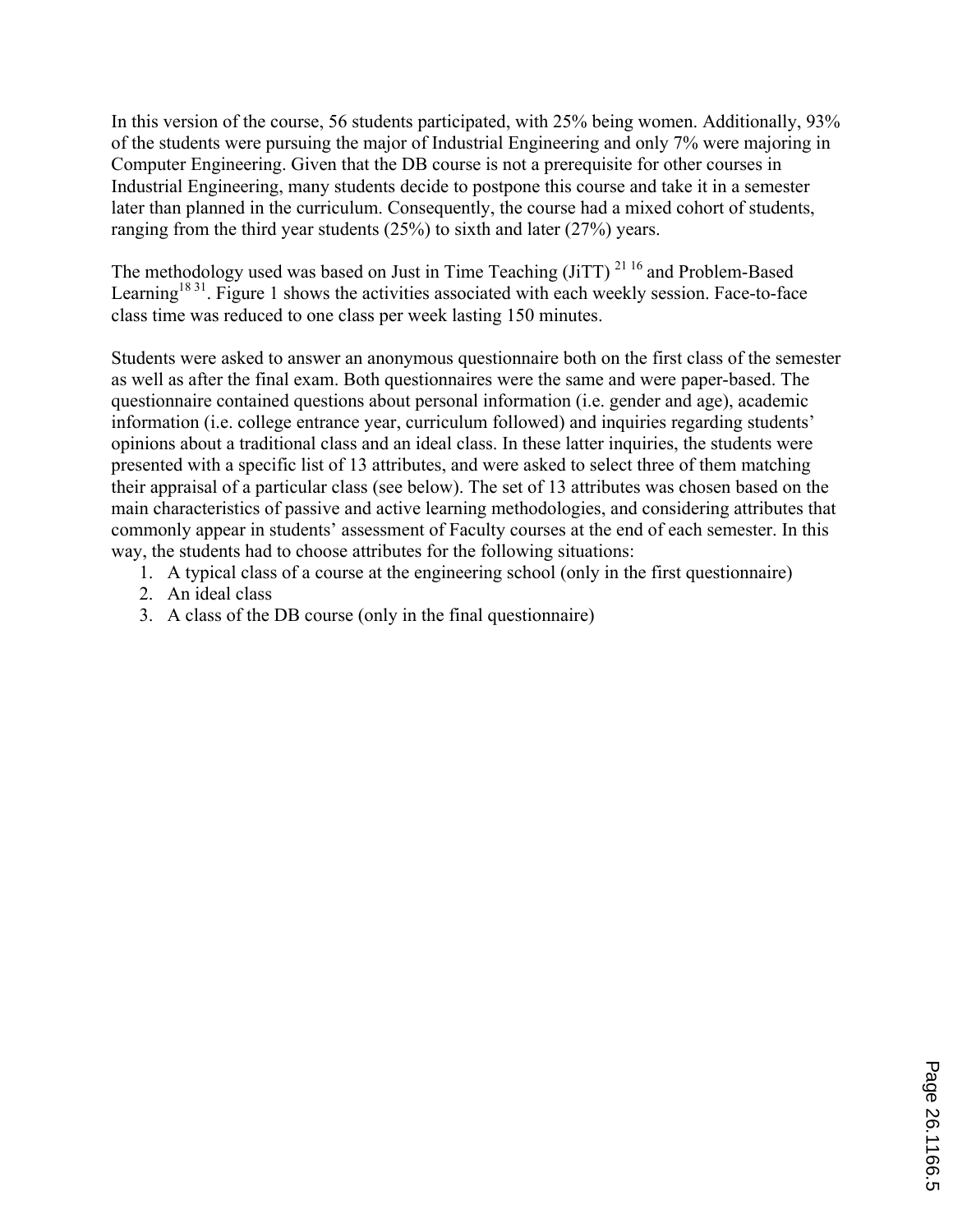

Figure 2. Students' selection of attributes characterizing a typical class (horizontal axis) and an ideal class (vertical axis) in the questionnaire ran in the first session of the DB course.

The first session's questionnaire was answered by 49 of the 56 students registered in the course. The results of the attributes chosen by the students for a typical class and for an ideal class are presented in Figure 2. The most chosen attributes to describe a typical class were: tiring, written, intense, and necessary. In contrast, in the case of the ideal class, the most chosen were: pleasant, dynamic, necessary, and to a lower degree, participatory. Thus, the attribute "necessary" was the only one that was repeated in both characterizations. Analyzing the differences in the selections of each student, we found that 45% repeated only one attribute, with this always being "necessary". Only 10% repeated two attributes and none repeated the 3 attributes selected for an ideal class with those for a typical class.

After the course's final exam, the students were asked to answer the questionnaire again, but now adding the characterization of the recently finished DB course. In this occasion, all 56 students registered in the course answered. Figure 3 shows the results of the attributes chosen for the DB course and for the ideal class in the final questionnaire. For the DB course, the attributes dynamic and participatory stand out, and to a lesser degree tiring and intense. In the case of the ideal class, the most chosen attributes were also dynamic and participatory, in addition to necessary and pleasant. Thus, there is an evident similarity between the selections made for the characterization of the recently finished DB course and the ideal class for the students. Analyzing the individual answers, we found that only 11% of the students did not have coincidences between their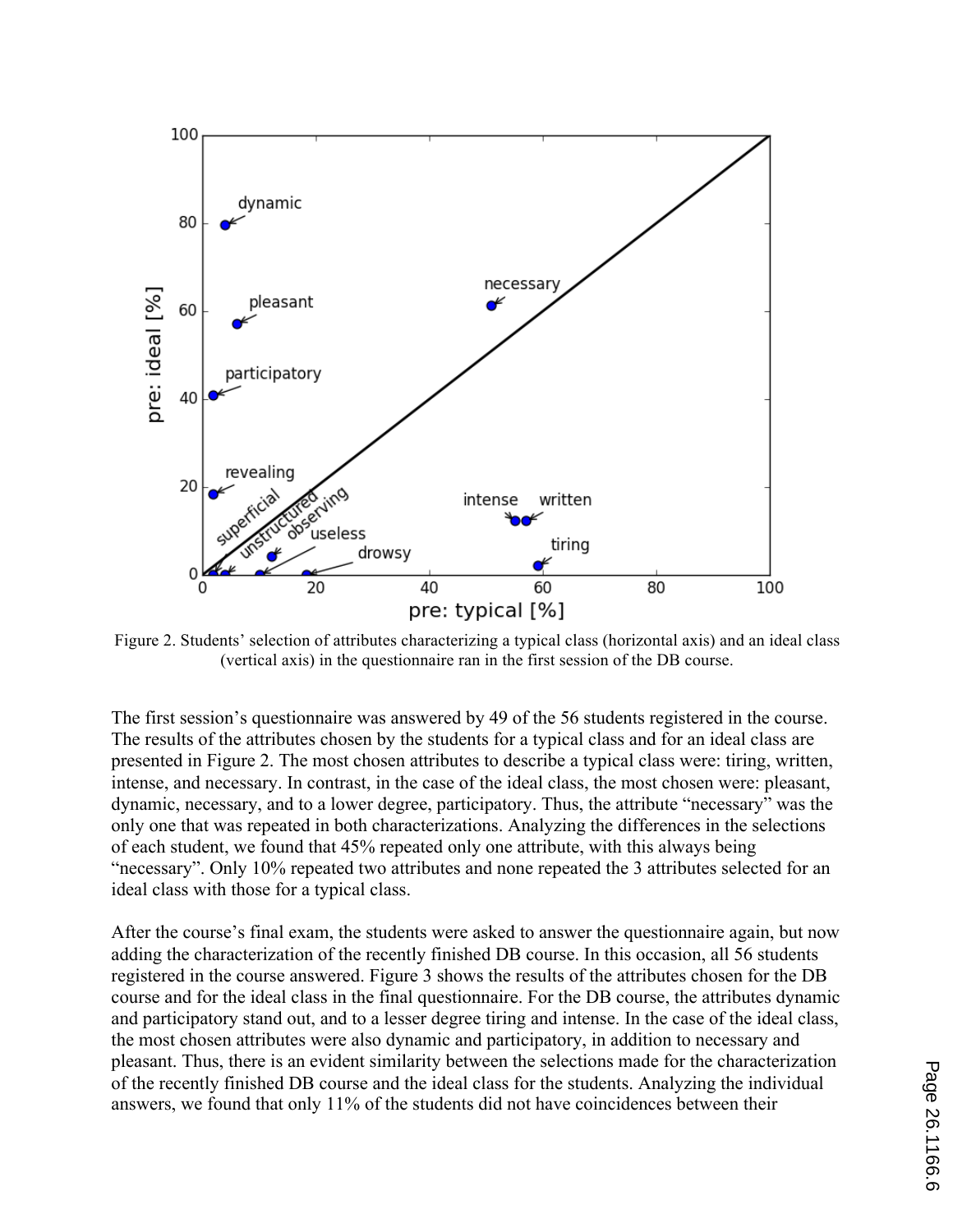selections for the DB course and the ideal class, while 34% coincided in one attribute, 45% in two and 11% in three.



Figure 3. Students' selection of attributes characterizing a class in the DB course (horizontal axis) and an ideal class (vertical axis) in the second questionnaire ran in the DB course.

It is even more interesting to compare the selections made for the ideal class before and after participating in the intervened course. As can be appreciated in Figure 4, while the selection of the three most chosen attributes remains stable (pleasant, dynamic, necessary), the attribute "participatory" has an increase in its choice from 41% to 68%, becoming the second most important attribute. Thus, the two principal attributes chosen to characterize an ideal class in the second questionnaire are dynamic and participatory, which are characteristics directly related to active learning methodologies.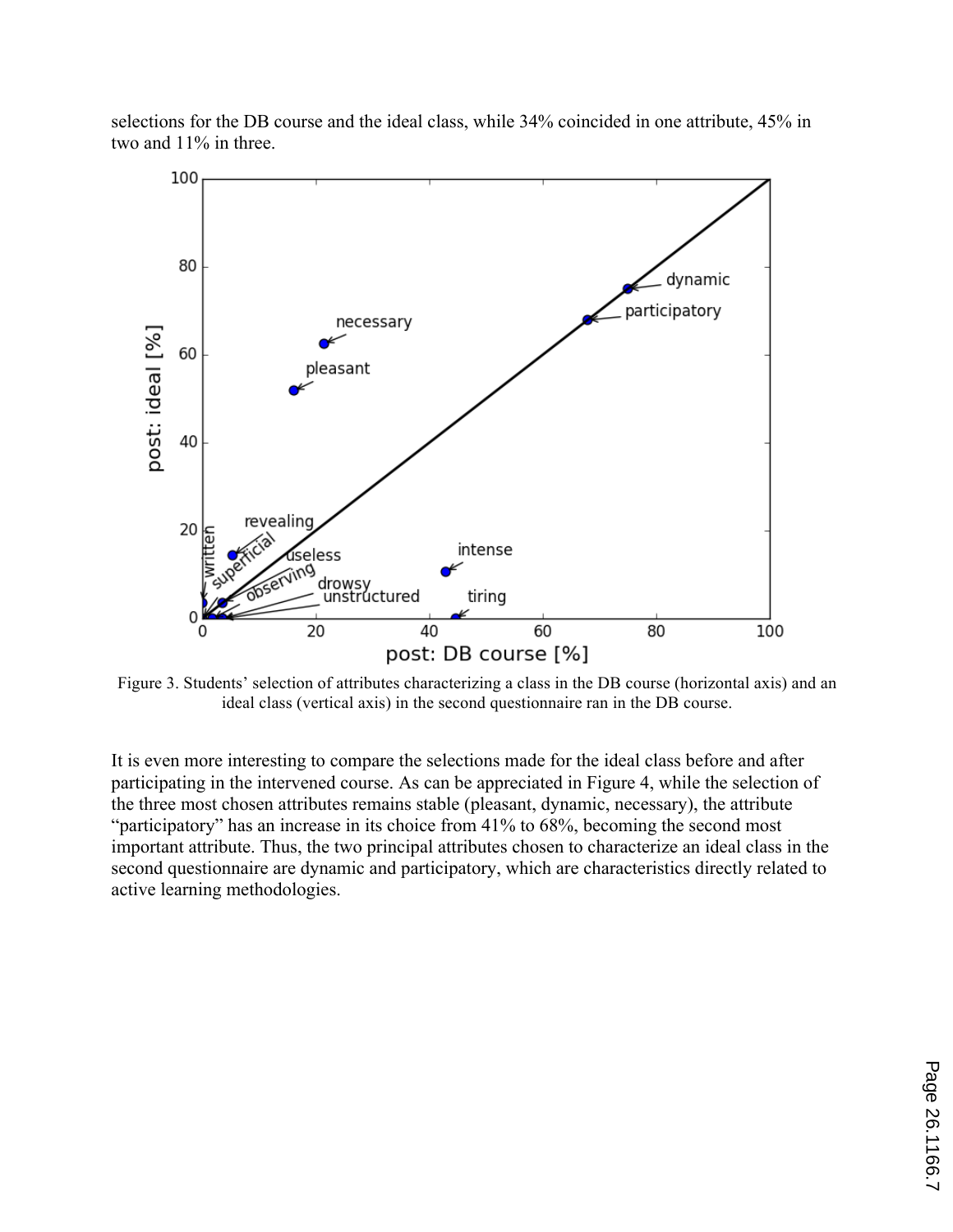

Figure 4. Students' selection of attributes characterizing an ideal class (horizontal axis) in the first questionnaire ran in the DB course and an ideal class (vertical axis) in the second questionnaire.

### **Study 2**

This study was performed in the same School of Engineering as the prior study. Starting with the experience of the DB course during the second semester of 2012, methodological changes oriented to active learning were made in two additional courses: Introduction to Programming (two semesters in 2013) and Linear Algebra (second semester of 2013). Both are first year courses and obligatory for all of the specialties offered by this School (Industrial, Civil, Electrical and Computer). Thus, during the beginning of the 2014 academic year, a study was performed seeking to analyze the influence of these methodological changes on the perception of the students with respect to their ideal class, in addition to considering a comparison with the opinion of freshmen, who had only taken two weeks of classes at the university.

The study consisted in applying a questionnaire, asking the students to chose three attributes from a list of 14 that best describe a typical class and an ideal class, following the same line of the questionnaire from study 1. The questionnaire was paper-based, and for the selection of the students, the principal courses of each year were chosen and students were asked in person in class to participate. Table 1 shows the composition of the students that finally answered the questionnaire, which totaled 60.5% of the engineering students in this School.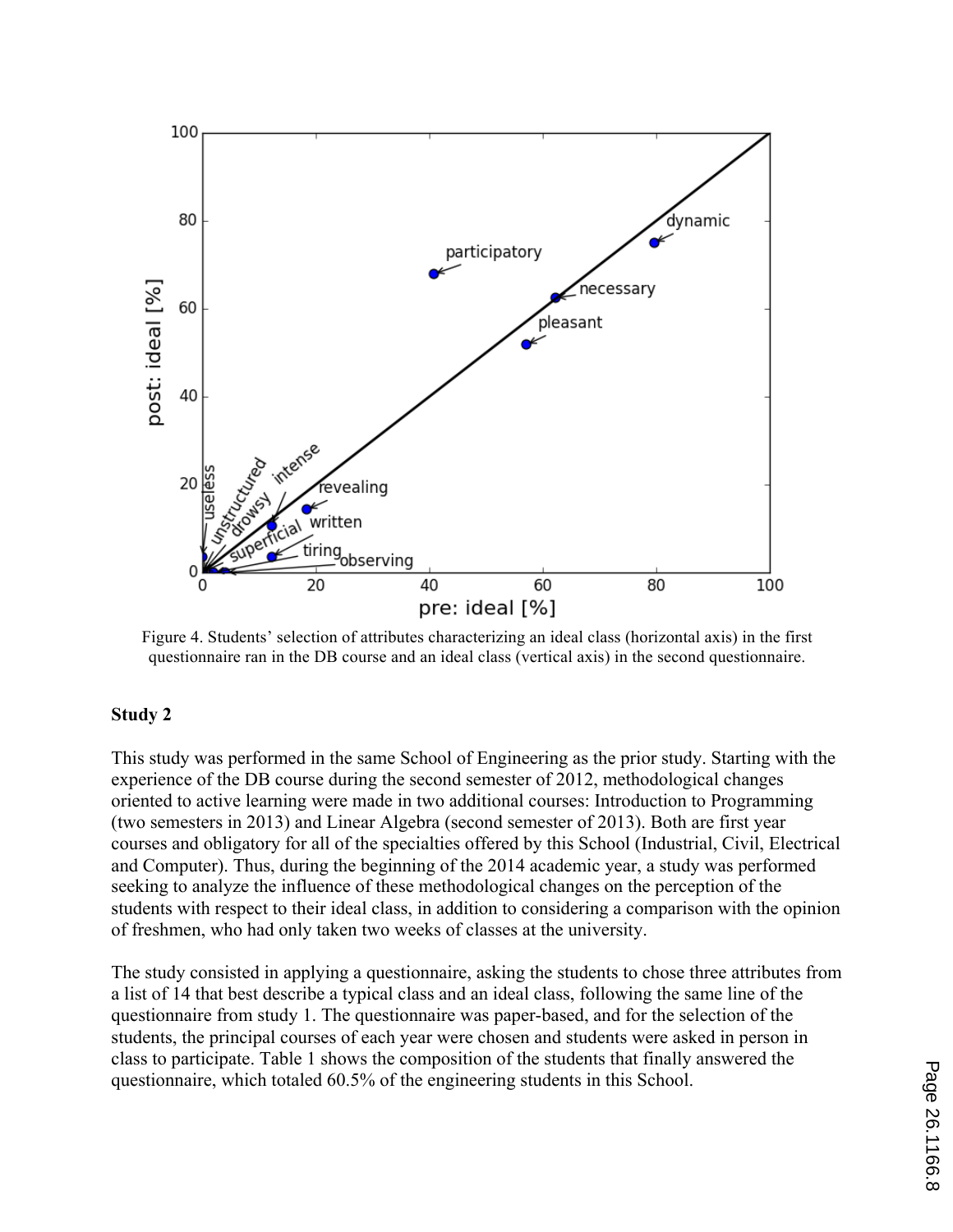| Group               | Men  | Women | <b>Total</b><br>participation | <b>Total</b><br><b>School</b> | % Participation |
|---------------------|------|-------|-------------------------------|-------------------------------|-----------------|
| Freshmen            | 165  | 33    | 198                           | 209                           | 94.7            |
| Upperclassmen       | 320  | 63    | 383                           | 757                           | 50.6            |
| Total participation | 485  | 96    | 581                           |                               |                 |
| <b>Total School</b> | 819  | 147   | 966                           |                               |                 |
| % Participation     | 59.2 | 65.3  | 60.1                          |                               |                 |

Table 1. Distribution of students who answered the questionnaire (i.e. freshmen and upperclassmen), compared with the entirety of students in the School of Engineering.

For a first analysis we separated the participants into three groups: freshmen (198), upperclassmen who had participated in at least one active methodology course (210) and upperclassmen who had not had active methodology courses (173). Upon comparing the selections for an ideal class in these three groups we found that the principal difference is produced in the "participatory" attribute, such as shown in Figure 5. This is the most chosen attribute by upperclassmen in both groups, while for freshmen it is the third, being out chosen by "dynamic" and "necessary".



Figure 5. Selection of attributes by freshmen compared to that of former students with active learning experience (blue circle) and without such experience (red triangle).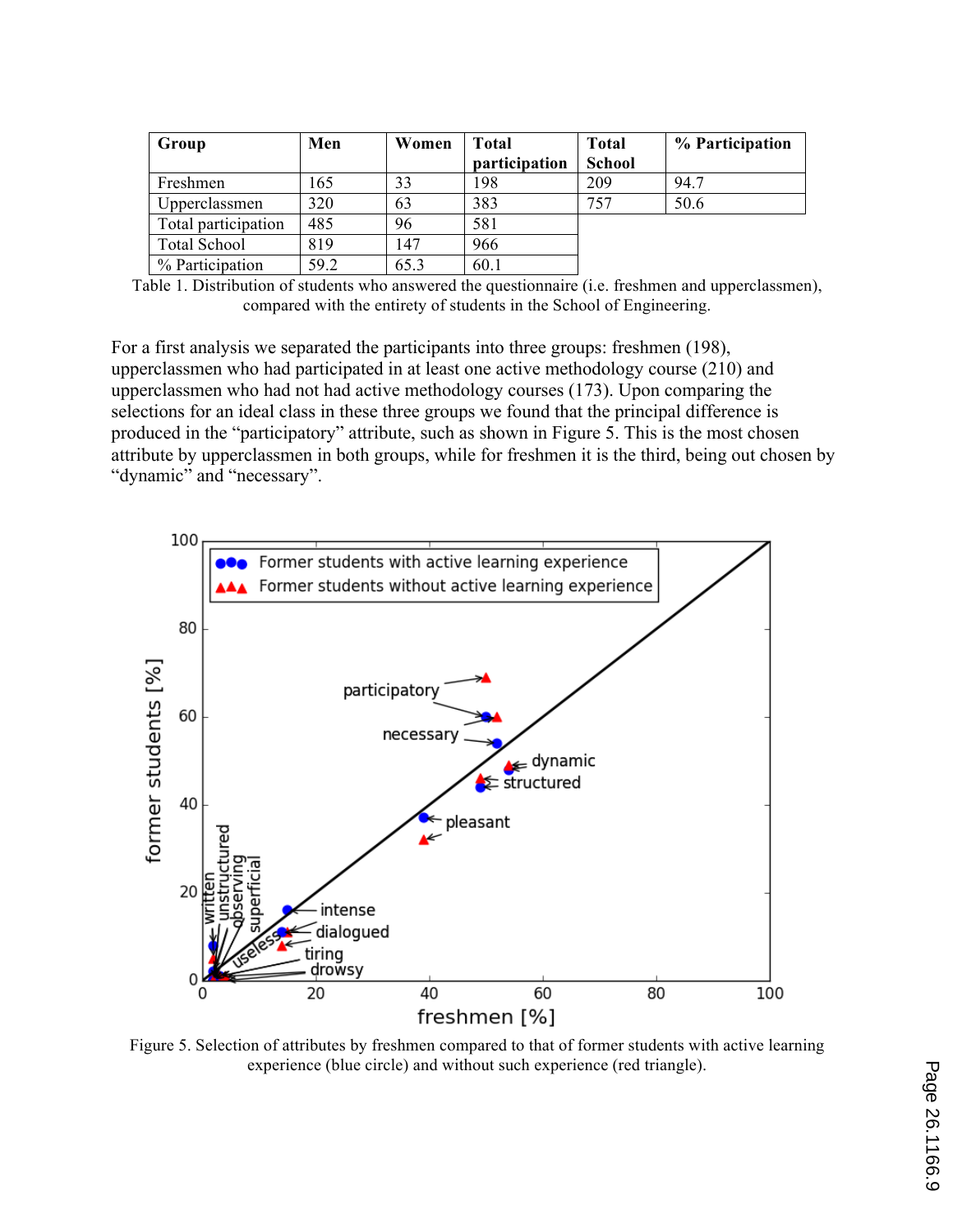Next, we separated the students who had taken only one course with an active learning methodology in order to evaluate if any of them had had a distinct influence on the students' opinion. In this way, the sample considers 79 students who had only taken Introduction to Programming with an active learning methodology, 44 who had only taken the course Relational Databases and 16 who had only taken Linear Algebra.

Figure 6 shows the results for the ideal class of these three groups. Although differences appear in various attributes, such as "necessary" and "participatory", there is a particular difference that attracts attention, which is produced in the attribute "structured", where 63% of the students who had only participated in the course Linear Algebra chose it, while for the other courses this did not exceed 50%. The Linear Algebra course was only given under the active learning methodology during second semester 2013, and was taught by professors without experience in these types of methodologies and without adequate support by the School. As is shown in the low course evaluation in Table 2, the students' experience was not satisfactory.

| Semester   | Introduction to  | Relational | Linear Algebra |
|------------|------------------|------------|----------------|
|            | Programming      | Databases  |                |
| $2012$ -II | 5.99, 6.31, 6.44 | 6.22       | 5.45, 5.79     |
| $2013 - I$ | 6.52, 6.54       | 5.91       | 6.23, 6.37     |
| $2013$ -II | 6.2, 6.46, 6.6   | 597        | 4.3, 5.59      |

Table 2. Evolution of students' assessment of professors in the observed course, in a 1-7 scale. The amount of grades in each cell indicates the number of different sections in the corresponding semester. The cells with a grey background identify the semester in which the course was given with an active learning methodology.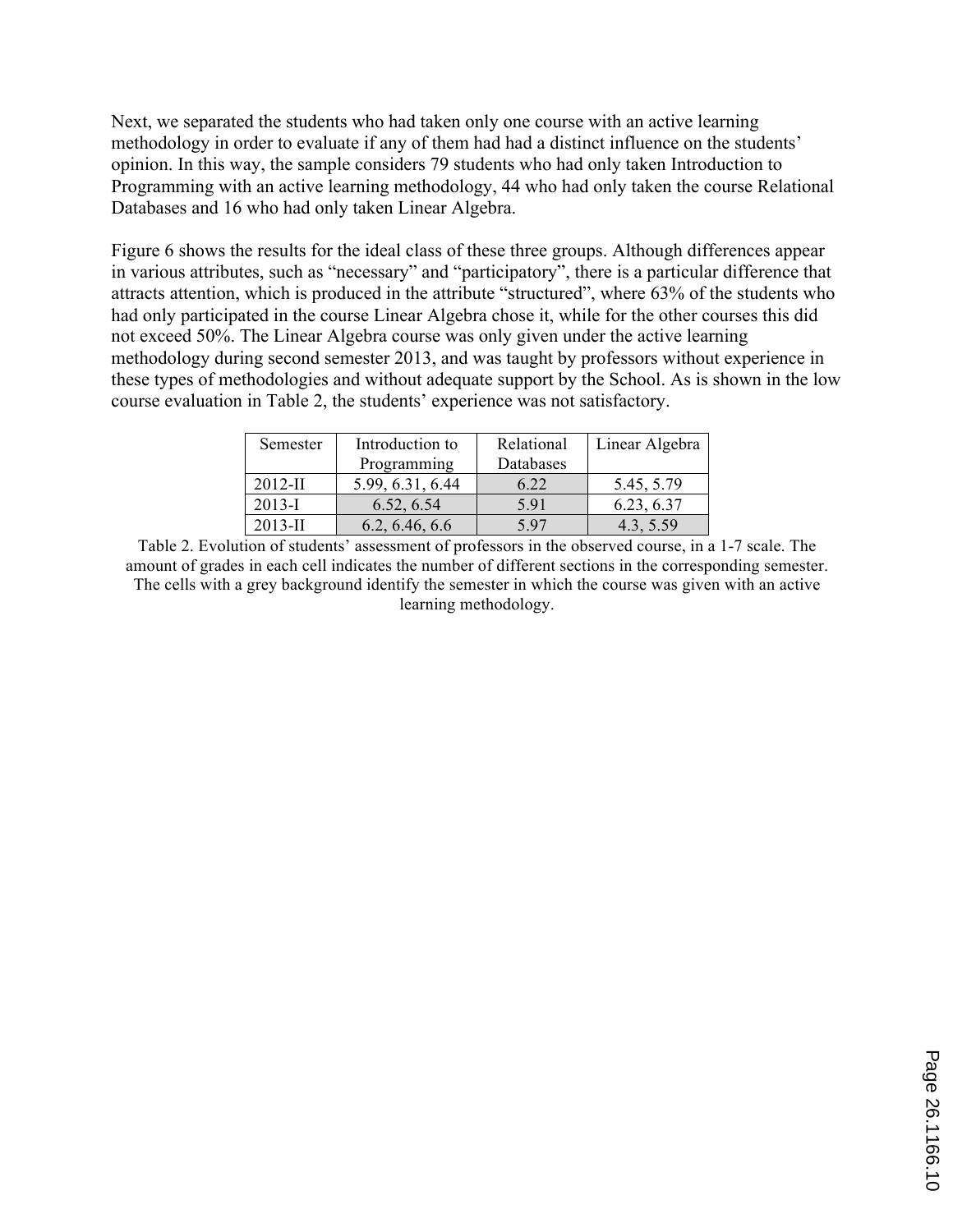

Figure 6. Selection of attributes made by students who have only taken the Linear Algebra course, compared to students who have only taken Introduction to Programming or Relational Databases. Note that students who took Linear Algebra did not select the attributes unstructured, drowsy and superficial.

#### **Discussion and conclusions**

In both studies we can appreciate the relation between the students' opinion and their experience with courses with active learning methodologies. Thus, in the first study we see how experience in a course with active learning makes students value participation more as a relevant characteristic in a good class. In turn, in the second study, we see that those students who had a recent experience in a poorly evaluated course selected the attribute "structured" as relevant, possibly as a consequence of that experience.

Table 3 shows a compilation of the selection results for the ideal class both for the first study as well as for the second study. Although the attributes added in the second study provoke differences in the quantities, it can be appreciated that there is a similarity in the differences between the pre and post questionnaire of the first study and the survey of the freshmen and upperclassmen of the second study. In particular, it is possible to appreciate that in both cases the selection of the attribute "participative" increase for the description of the ideal class. In this sense, the results of the pre-survey of the first study are comparable in context to the freshmen, in the sense that both have not had previous experience in active learning courses. On the other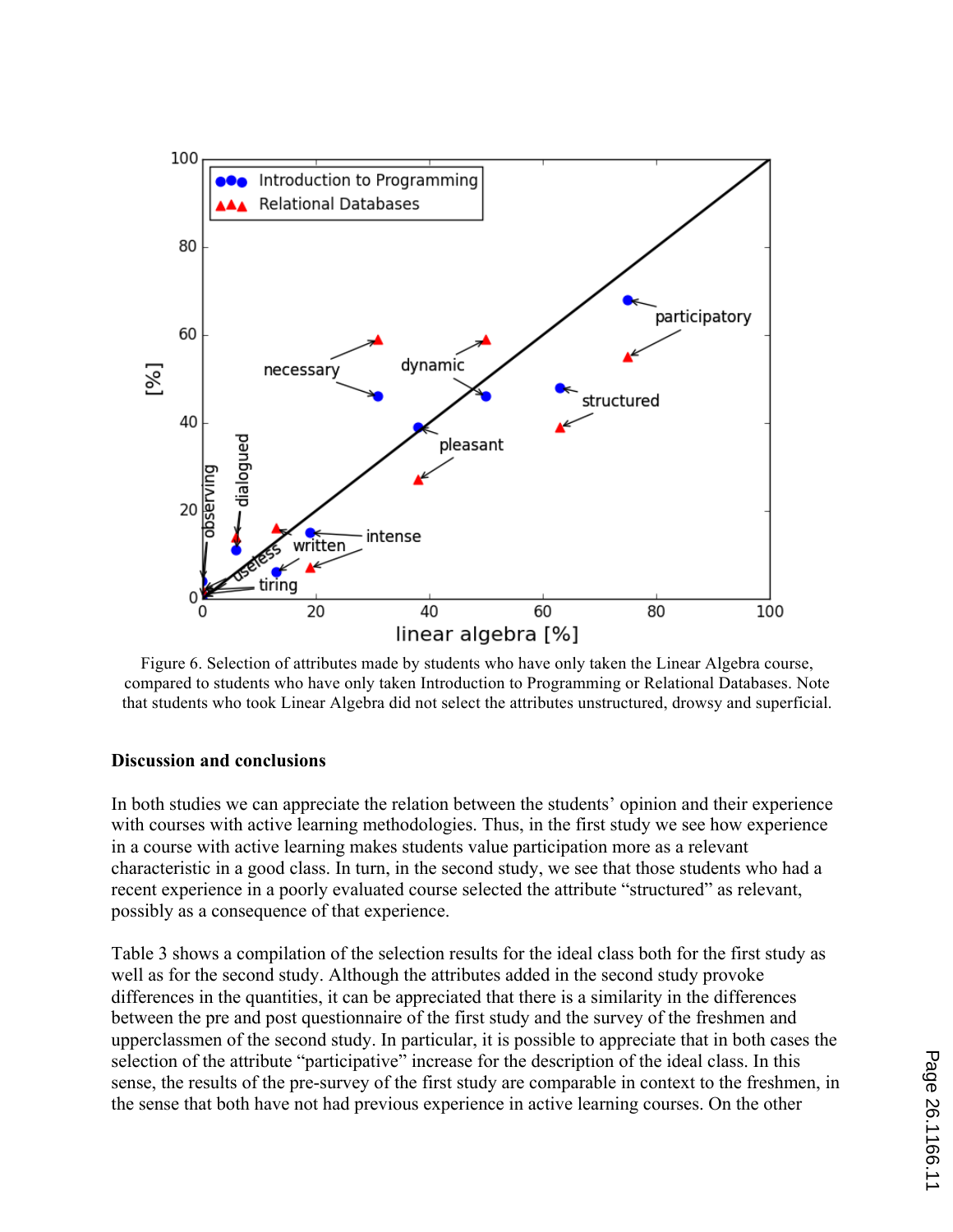hand, the results of the post survey in the first study are similar to the upperclassmen in the second study since in both cases there were recent experiences in courses with an active learning methodology, or at least, recent experiences with this methodology in a close context.

| <b>Attribute</b> | $1st$ Study – | $\overline{1}$ <sup>st</sup> Study – | $2nd$ Study –  | $2nd$ Study – |
|------------------|---------------|--------------------------------------|----------------|---------------|
|                  | Pre $(\% )$   | Post $(\% )$                         | Freshmen (%)   | Former (%)    |
| Tiring           | 2             | U                                    | 3              | 1.3           |
| Pleasant         | 57.1          | 51.8                                 | 39.4           | 35            |
| Unstructured     | $\theta$      | 0                                    | 1.5            | $\theta$      |
| Dynamic          | 79.6          | 75                                   | 53.5           | 48            |
| Written          | 12.2          | 3.8                                  | 1.5            | 6.5           |
| Intense          | 12.2          | 10.7                                 | 15.2           | 13.8          |
| Useless          | $\theta$      | 3.6                                  | 2              | 0.3           |
| Necessary        | 61.2          | 62.5                                 | 52             | 56            |
| Observing        | 4.1           | 0                                    | $\overline{2}$ | 1.3           |
| Participatory    | 40.8          | 67.9                                 | 50.6           | 64            |
| Revealing        | 18.4          | 14.3                                 |                |               |
| Drowsy           | $\theta$      | 0                                    | 3.5            | 0.5           |
| Superficial      | $\theta$      | $\theta$                             | $\overline{2}$ | $\theta$      |
| Dialogued        |               |                                      | 14.1           | 9.7           |
| Structured       |               |                                      | 49.5           | 44.9          |

Table 3. Summary of students' attribute selection in their characterization of the ideal class in both studies.

The results allow relating the opinion of the students on learning methodologies with their past experience, both direct as well as their immediate context. Thus, based on these results we can understand that there is an initial resistance by students towards learner-centered teaching methods, but that said resistance could be modified if the application of the change in modification is done adequately. In turn, the results also demonstrate that the constant application of active learning in diverse courses of a School may influence the collective opinion of the students, making future changes easier in courses that still maintain traditional methodologies.

### **Acknowledgements**

This research has been partially funded by the Chilean Science and Technology Commission (CONICYT) through grant FI-11130067.

# **References**

[1] Borrego, M., Froyd, J. E., & Hall, T. S. (2010). Diffusion of Engineering Education Innovations: A Survey of Awareness and Adoption Rates in U.S. Engineering Departments. Journal of Engineering Education, 99(3), 185–207.

[2] Litzinger, T., Lattuca, L. R., Hadgraft, R., & Newstetter, W. (2011). Engineering education and the development of expertise. Journal of Engineering Education, 100(1), 123-150.

[3] National Academy of Engineering. (2004). The engineer of 2020: Visions of engineering in the new century. Washington, DC: National Academies Press.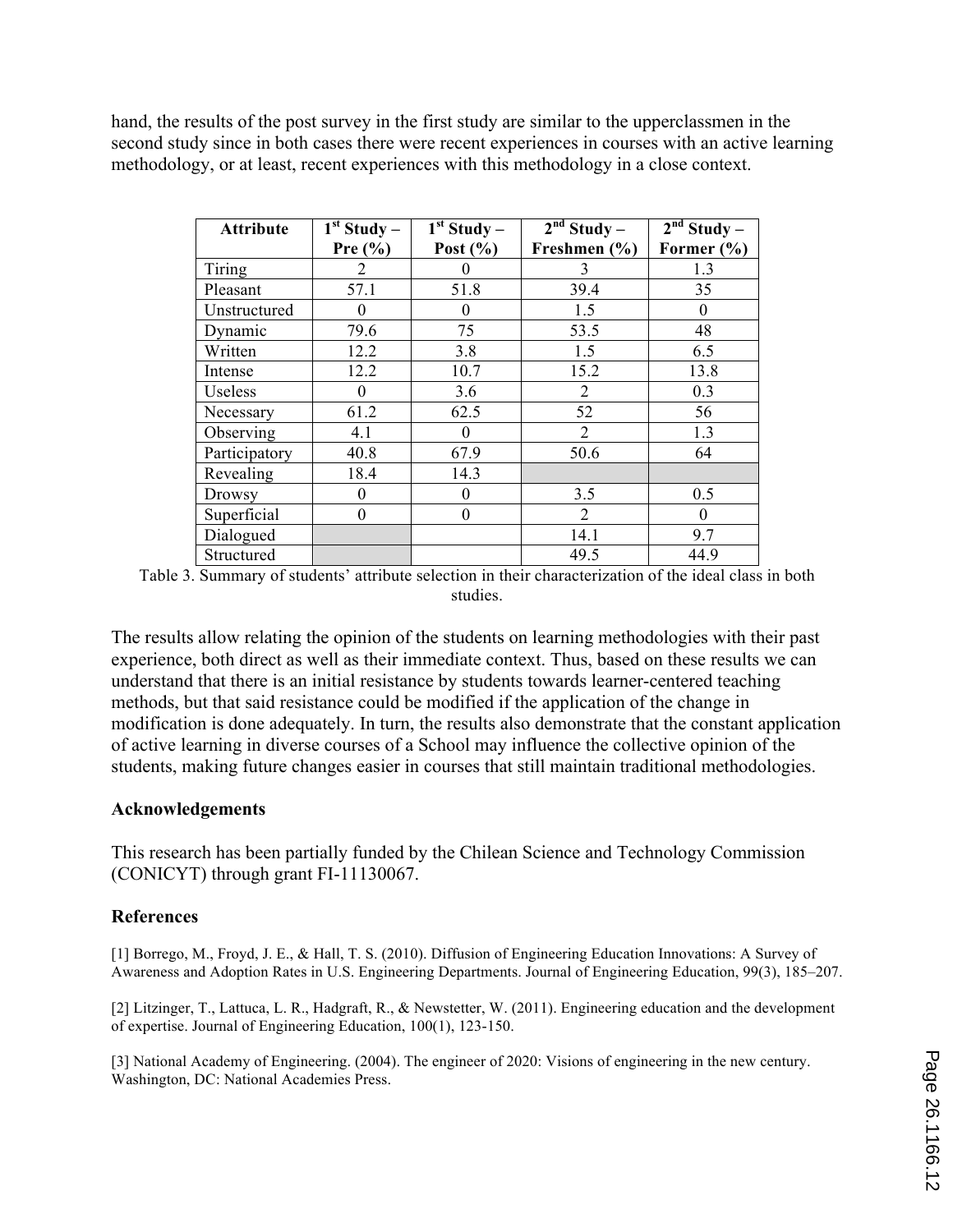[4] Felder, R. M., Brent, R., & Prince, M. J. (2011). Engineering instructional development: Programs, best practices, and recommendations. Journal of Engineering Education, 100(1), 89–122.

[5] Jain, R., Shanahan, B., & Roe, C. (2009). Broadening the appeal of engineering—addressing factors contributing to low appeal and high attrition. International Journal of Engineering Education, 25(3), 405–418.

[6] Fishbein, J. M. (2009). The Global Engineer: An Implementation of Outcomes-based Accreditation Requirements. Proceedings of the Canadian Engineering Education Association.

[7] Maranville, D., O'Neill, K., & Plumb, C. (2012). Lessons for Legal Education from the Engineering Profession's Experience with Outcomes-Based Accreditation. William Mitchell Law Review, 38(3).

[8] ABET (Accreditation Board for Engineering and Technology). (2013). Retrieved from http://www.abet.org

[9] Borrego, M., & Bernhard, J. (2011). The Emergence of Engineering Education Research as an Internationally Connected Field of Inquiry. Journal of Engineering Education, 100(1), 14–47.

[10] Felder, R. M., & Brent, R. (2005). Understanding student differences. Journal of engineering education, 94(1), 57-72.

[11] Dede, C., & Hall, L. (2010). Technological Supports for Acquiring 21st Century Skills International Encyclopedia of Education. Education.

[12] Wilson, M., & Gerber, L. E. (2008). How generational theory can improve teaching: Strategies for working with the millennials. Currents in Teaching and Learning, 1(1), 29–44.

[13] Deslauriers, L., Schelew, E., & Wieman, C. (2011). Improved learning in a large-enrollment physics class. Science, 332(6031), 862-864.

[14] Henderson, C., & Dancy, M. (2009). Impact of physics education research on the teaching of introductory quantitative physics in the United States. Physical Review Special Topics - Physics Education Research, 5(2).

[15] Mazur, E. (2009). Farewell, lecture. Science, 323(5910), 50-51.

[16] Prince, M. J., & Felder, R. M. (2006). Inductive teaching and learning methods: Definitions, comparisons, and research bases. Journal of Engineering Education, 95(2), 123-138.

[17] Justice, C., Rice, J., Roy, D., Hudspith, B., & Jenkins, H. (2009). Inquiry-based learning in higher education: administrators' perspectives on integrating inquiry pedagogy into the curriculum. Higher education, 58(6), 841-855.

[18] Fee, S. B., & Holland-Minkley, A. M. (2010). Teaching computer science through problems, not solutions. Computer Science Education, 20(2), 129–144.

[19] Qiu, M., & Chen, L. (2010). A problem-based learning approach to teaching an advanced software engineering course. In Education Technology and Computer Science (ETCS), 2010 Second International Workshop on (Vol. 3, pp. 252-255). IEEE.

[20] Case, J. M., & Light, G. (2011). Emerging methodologies in engineering education research. Journal of Engineering Education, 100(1), 186–210.

[21] Novak, G.M., Patterson, E.T., Gavrin, A.D., & Christian, W. (1999). Just-in-Time Teaching: Blending Active Learning with Web Technology, Prentice Hall, New Jersey.

[22] Moura, I. C., & van Hattum-Janssen, N. (2011). Teaching a CS introductory course: An active approach. Computers & Education, 56(2), 475-483.